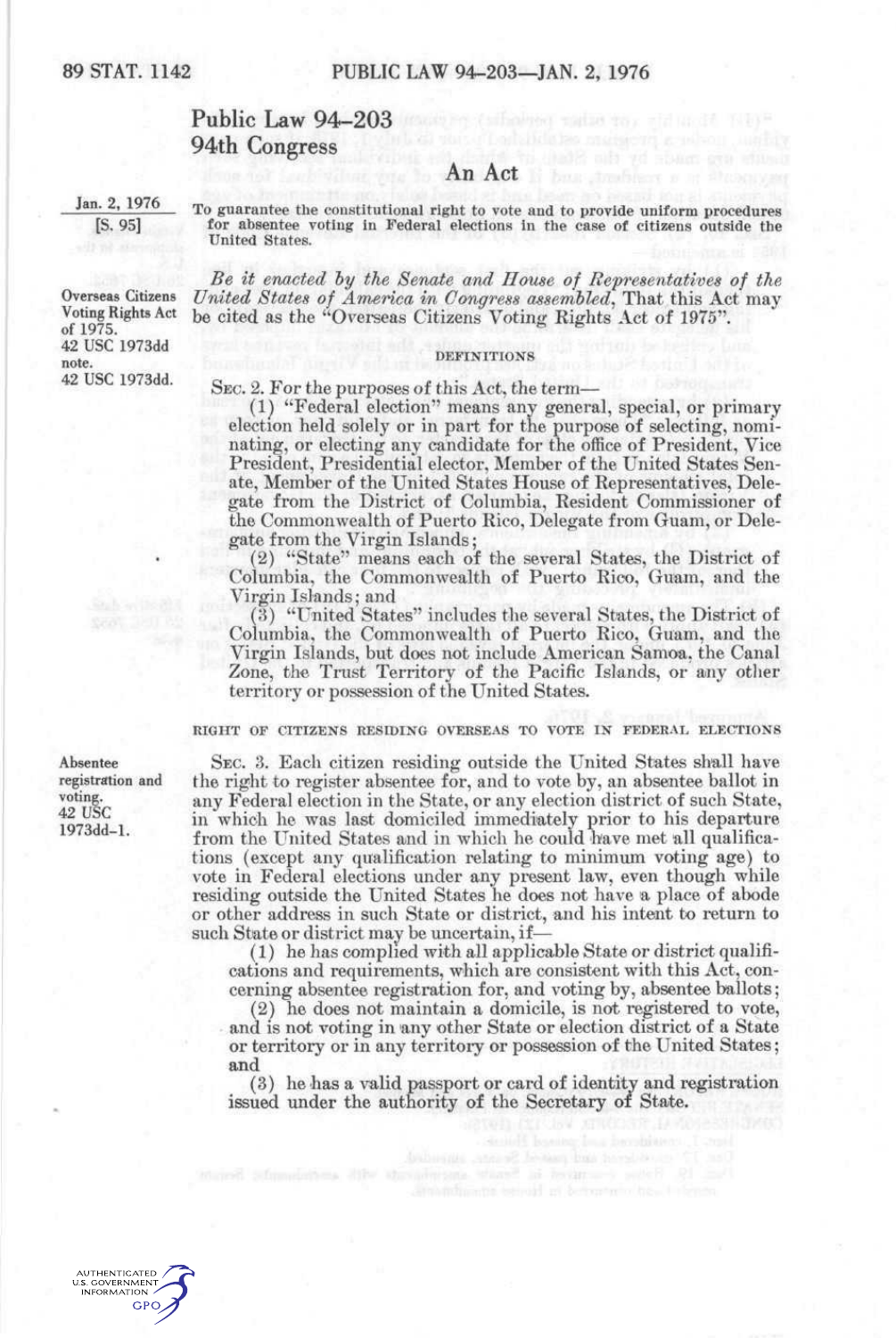## ABSENTEE REGISTRATION AND BALLOTS FOR FEDERAL ELECTIONS

SEC. 4. (a) Each State shall provide by law for the absentee registration or other means of absentee qualification of all citizens residing outside the United States and entitled to vote in a Federal election in such State pursuant to section 3 whose application to vote in such election is received by the appropriate election official of such State not later than thirty days immediately prior to any such election.

(b) Each State shall provide by law for the casting of absentee ballots for Federal elections by all citizens residing outside the United States who—

(1) are entitled to vote in such State pursuant to section 3;

(2) have registered or otherwise qualified to vote under subsection  $(a)$ ; and

(3) have returned such ballots to the appropriate election official of such State in sufficient time so that such ballot is received by such election official not later than the time of closing of the polls in such State on the day of such election.

### ENFORCEMENT

SEC. 5. (a) Whenever the Attorney General has reason to believe that a State or election district undertakes to deny the right to register or vote in any election in violation of section 3 or fails to take any action required by section 4, he may institute for the United States, or in the name of the United States, an action in a district court of the United States, in accordance with sections 1391 through 1393 of title 28, United States Code, for a restraining order, a preliminary or permanent injunction, or such other order as he deems appropriate.

(b) Whoever knowingly or willfully shall deprive or attempt to Penalty. deprive any person of any right secured by this Act shall be fined not more than \$5,000, or imprisoned not more than five years, or both.

(c) Whoever knowingly or willfully gives false information as to his name, address, or period of residence for the purpose of establishing his eligibility to register, qualify, or vote under this Act, or conspires with another individual for the purpose of encouraging the giving of false information in order to establish the eligibility of any individual to register, qualify, or vote under this Act, or pays, or offers to pay, or accepts payment either for registration to vote or for voting shall be fined not more than \$5,000, or imprisoned not more than five years, or both.

#### **SEVERABILITY**

SEC. 6. If any provision of this Act is held invalid, the validity of the remainder of the Act shall not be affected.

42 use 1973dd-4.

42 use 1973dd-2.

42 use 1973dd-3.